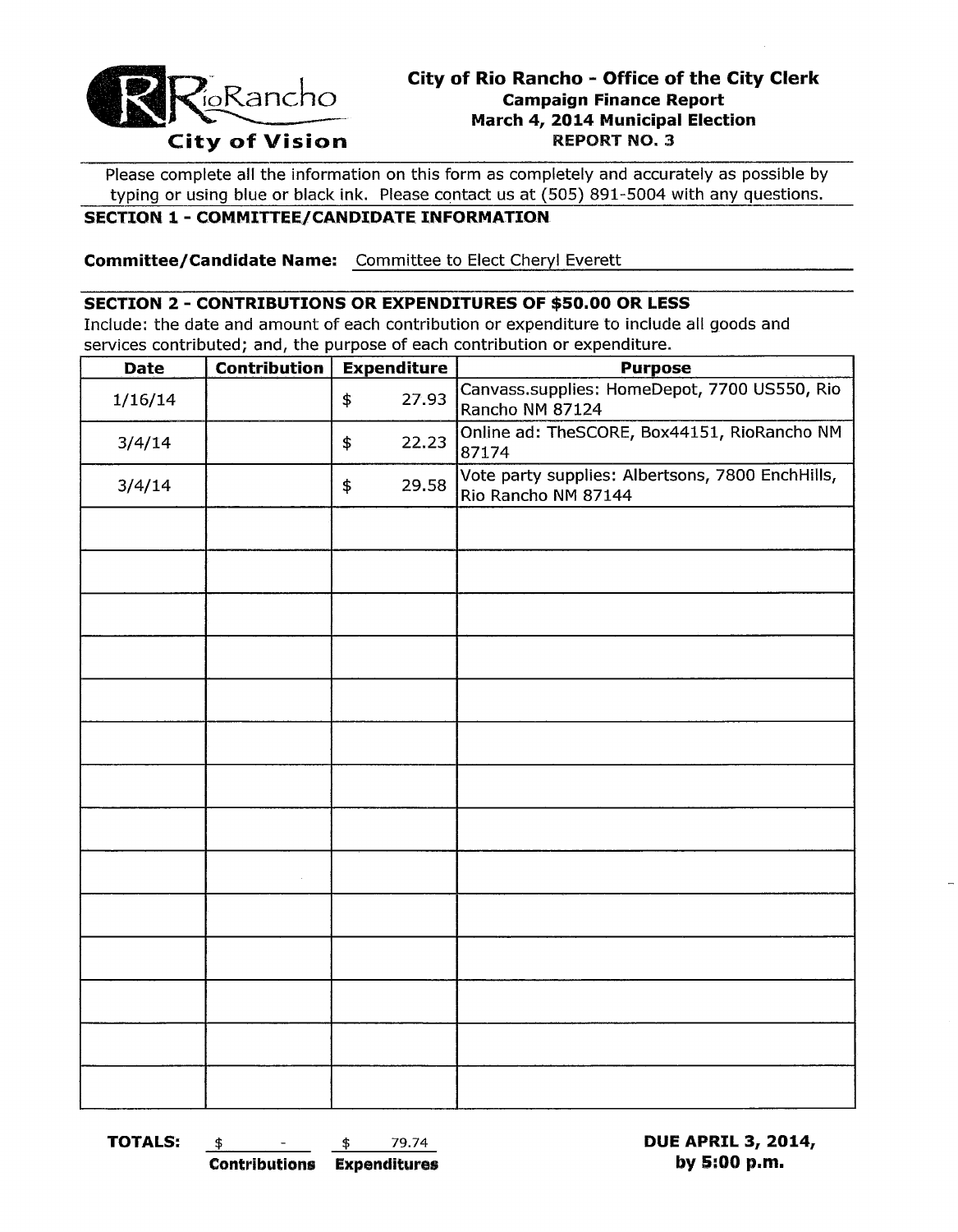# **CITY OF RIO RANCHO - CAMPAIGN FINANCE** REPORT NO.3

#### **PAGE 2 - Committee Name:**

**SECTION 3 - CONTRIBUTIONS OR EXPENDITURES OF MORE THAN \$50.00 (Cumulative)** 

Include: the name and address of the person or entity from whom any cumulative contributjon or expenditure of more than \$50.00 was received or made; the date and amount of each contribution or expenditure to include all goods and services contributed; and, the purpose of each contribution or expenditure.

| <b>Date</b>                                  |              | Contribution Expenditure | Name/Address                                            | <b>Purpose</b>                                                             |  |  |  |
|----------------------------------------------|--------------|--------------------------|---------------------------------------------------------|----------------------------------------------------------------------------|--|--|--|
| 2/18/14                                      |              | \$                       | SRFS - 210 Enterprise, Rio<br>(400.00) Rancho NM 87144  | Delete expense from Report 2 - amt. is<br>duplicate of expense on Report 3 |  |  |  |
| 3/5/14                                       |              | \$                       | CMS - 3240 Wilson #2, Arlington<br>162.28 VA 22201      | Automated phone calls                                                      |  |  |  |
| 4/2/14                                       |              | 1,000.00<br>\$           | Harry Gordon - 7251 Milan Hills,<br>Rio Rancho NM 87144 | Contribution returned                                                      |  |  |  |
| 3/5/14                                       | 500.00<br>\$ |                          | Sultan Rahine, PO Box 44062,<br>Rio Rancho, NM 87144    | Contribution received                                                      |  |  |  |
|                                              |              |                          |                                                         |                                                                            |  |  |  |
|                                              |              |                          |                                                         |                                                                            |  |  |  |
|                                              |              |                          |                                                         |                                                                            |  |  |  |
|                                              |              |                          |                                                         |                                                                            |  |  |  |
|                                              |              |                          |                                                         |                                                                            |  |  |  |
|                                              |              |                          |                                                         |                                                                            |  |  |  |
|                                              |              |                          |                                                         |                                                                            |  |  |  |
|                                              |              |                          |                                                         |                                                                            |  |  |  |
|                                              |              |                          |                                                         |                                                                            |  |  |  |
|                                              |              |                          |                                                         |                                                                            |  |  |  |
|                                              |              |                          |                                                         |                                                                            |  |  |  |
|                                              |              |                          |                                                         |                                                                            |  |  |  |
|                                              |              |                          |                                                         |                                                                            |  |  |  |
|                                              |              |                          |                                                         |                                                                            |  |  |  |
|                                              |              |                          |                                                         |                                                                            |  |  |  |
|                                              |              |                          |                                                         |                                                                            |  |  |  |
|                                              |              |                          |                                                         |                                                                            |  |  |  |
| <b>TOTALS:</b><br>\$<br><b>Contributions</b> |              | 500.00<br>\$             | 762.28<br><b>Expenditures</b>                           | <b>DUE APRIL 3, 2014,</b><br>by 5:00 p.m.                                  |  |  |  |